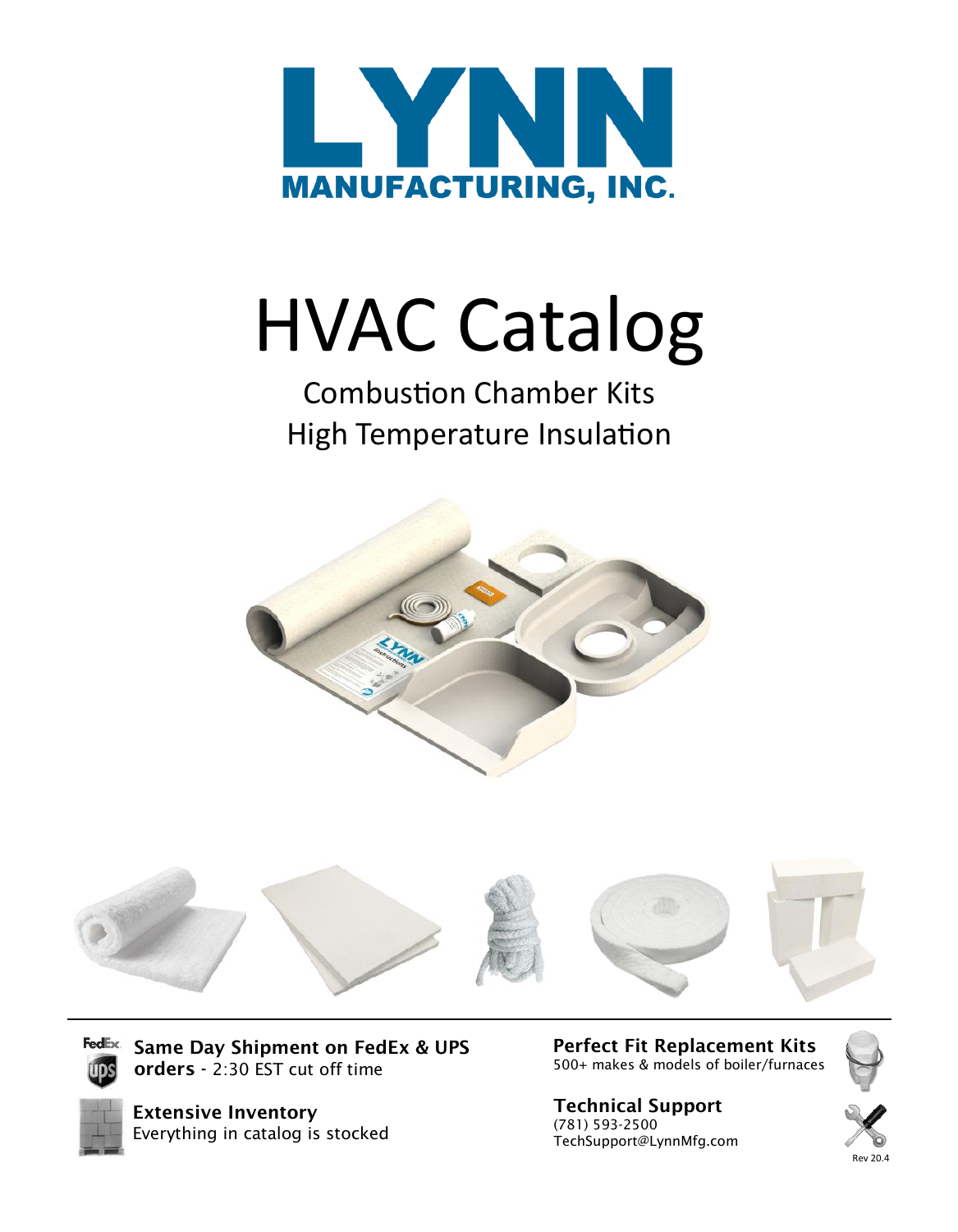# KITS & COMBUSTION CHAMBER REPAIR SOLUTIONS

#### Replacement Chamber Kits

- Perfect fit molded chambers
- Everything you need for the job in one box
- Kits for 500+ makes and models
- New kits added every year
- Excellent technical support available

#### Wet Base Boilers **Marm Air Furnaces** Boilers Boilers Boilers

Our Ready Reference List contains kit recommendations for over 500 boilers & furnaces. An abbreviated version is included on the back page of this catalog. The full list can be found at www.LynnMfg.com

Don't see what your looking for? Please call for technical support. 781-593-2500

# LYNN READY REFERENCE LIST

#### Kit Contains (if required)

- Molded ceramic fiber front & rear insulation
- Dry ceramic fiber floor blanket
- Waterglass
- Hardware
- Rope or Copeseal
- Complete instructions



#### Kit Contains (if required)

- Molded ceramic fiber combustion chamber
- Hardware
- Gaskets
- Complete instructions



#### Kit Contains (if required)

- Molded ceramic fiber combustion chamber
- Furnace cement
- Hardware
- Complete instructions

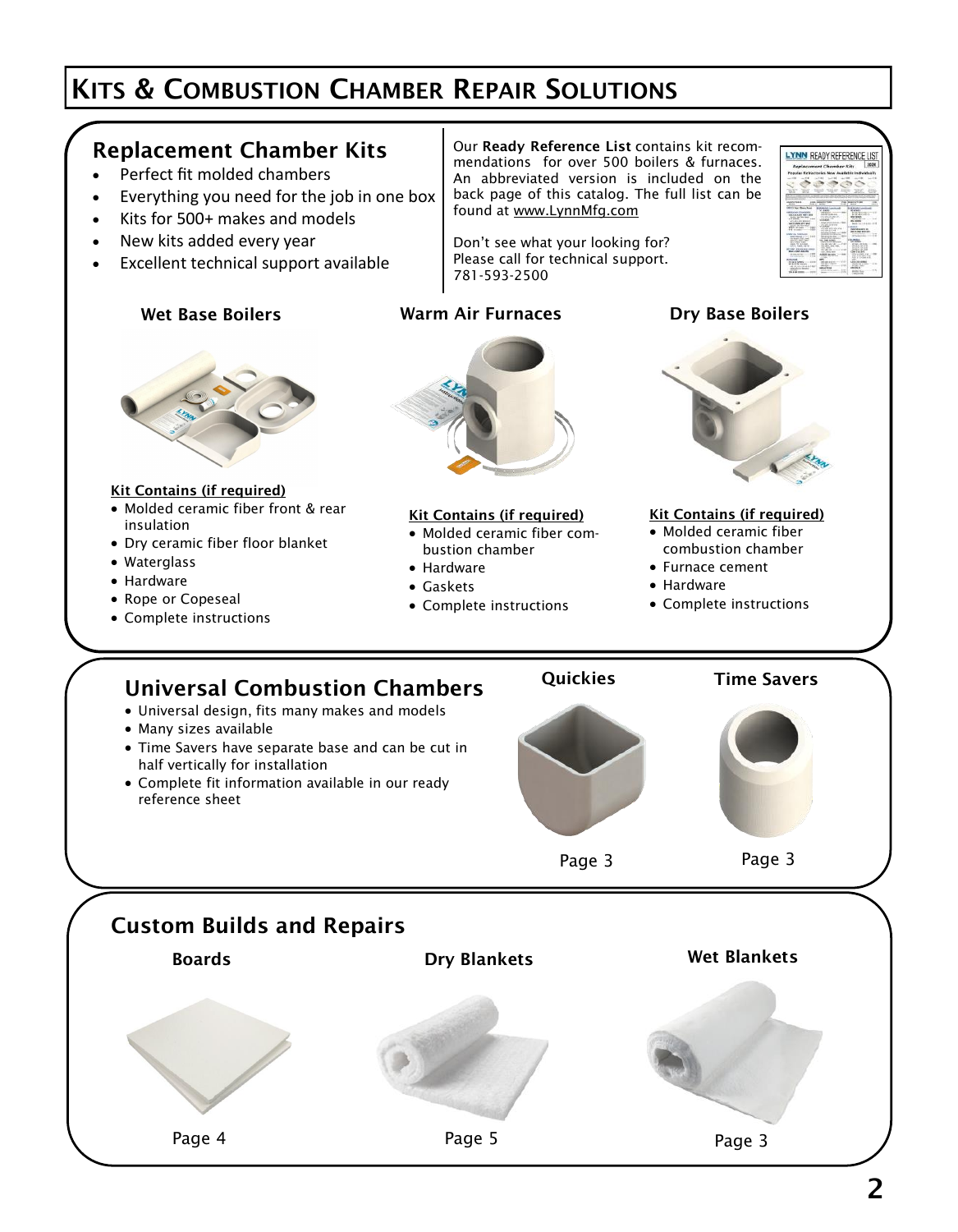# UNIVERSAL COMBUSTION CHAMBERS

# **Quickies**

Designed for wet base boilers. Vacuum cast chamber made of pure 2300F ceramic fiber. Absorbs sound for quiet combustion. One piece Installs quickly which saves time and money. Comes with soft Kaowool strips and complete instructions.

| <b>Name</b> | <b>Dimensions</b>                    | <b>Firing Rate GPH</b> | Item $#$ |
|-------------|--------------------------------------|------------------------|----------|
| Quickie 100 | $11.5"$ W x $11"$ L x $10.75"$ H     | $0.75 - 1.25$          | 1001     |
| Quickie 200 | $12.25"$ W x $14.25"$ L x $12"$ H    | $1.35 - 1.75$          | 1002     |
| Quickie 300 | $12.25$ " W x $18.25$ " L x $12$ " H | $1.75 - 2.25$          | 1003     |

#### Time Savers

Designed for dry base boilers and furnaces. Vacuum cast chamber made of 2300F ceramic fiber. Absorbs sound. Has a separate base and can be cut in half vertically for installation. Comes with stainless bands and complete instructions.

| Name            | <b>Dimensions</b>             | <b>Firing Rate GPH</b> | Item $#$ |
|-----------------|-------------------------------|------------------------|----------|
| Time Saver 7    | 7.5" ID x 8.75" OD x 13.25" H | $0.50 - 0.60$          | 1007     |
| Time Saver 9    | 9" ID x 10.75" OD x 14.5" H   | $0.65 - 0.85$          | 1009     |
| l Time Saver 11 | 11" ID x 12.75" OD x 15.75" H | $1.00 - 1.25$          | 1011     |
| Time Saver 13   | 13" ID x 14.75" OD x 15" H    | $1.35 - 1.75$          | 1013     |

# Wet Kaowool Blankets

Soft and moist ceramic fiber blanket that can be formed to the shape of an existing chamber as a liner. Hardens when fired. Manufactured with a process that prevents bacteria growth while in the bag.

| <b>Name</b>     | <b>Thickness</b> | <b>Dimensions</b>                                  | <b>Temp</b> | Item $#$    |
|-----------------|------------------|----------------------------------------------------|-------------|-------------|
| Kit A           | 1/2"             | $14" \times 48"$ (1 ea)                            | 2300 F      | <u>1032</u> |
| Kit B           | 1/2"             | $14" \times 48"$ (1 ea)<br>$14" \times 16"$ (1 ea) | 2300 F      | <u>1033</u> |
| Kit C           | 1/2"             | $16" \times 48"$ (1 ea)<br>$16" \times 16"$ (1 ea) | 2300 F      | <u>1034</u> |
| 24" Wet Blanket | 1/2"             | $36'' \times 24''$ (1 ea)                          | 2300 F      | <u>1035</u> |





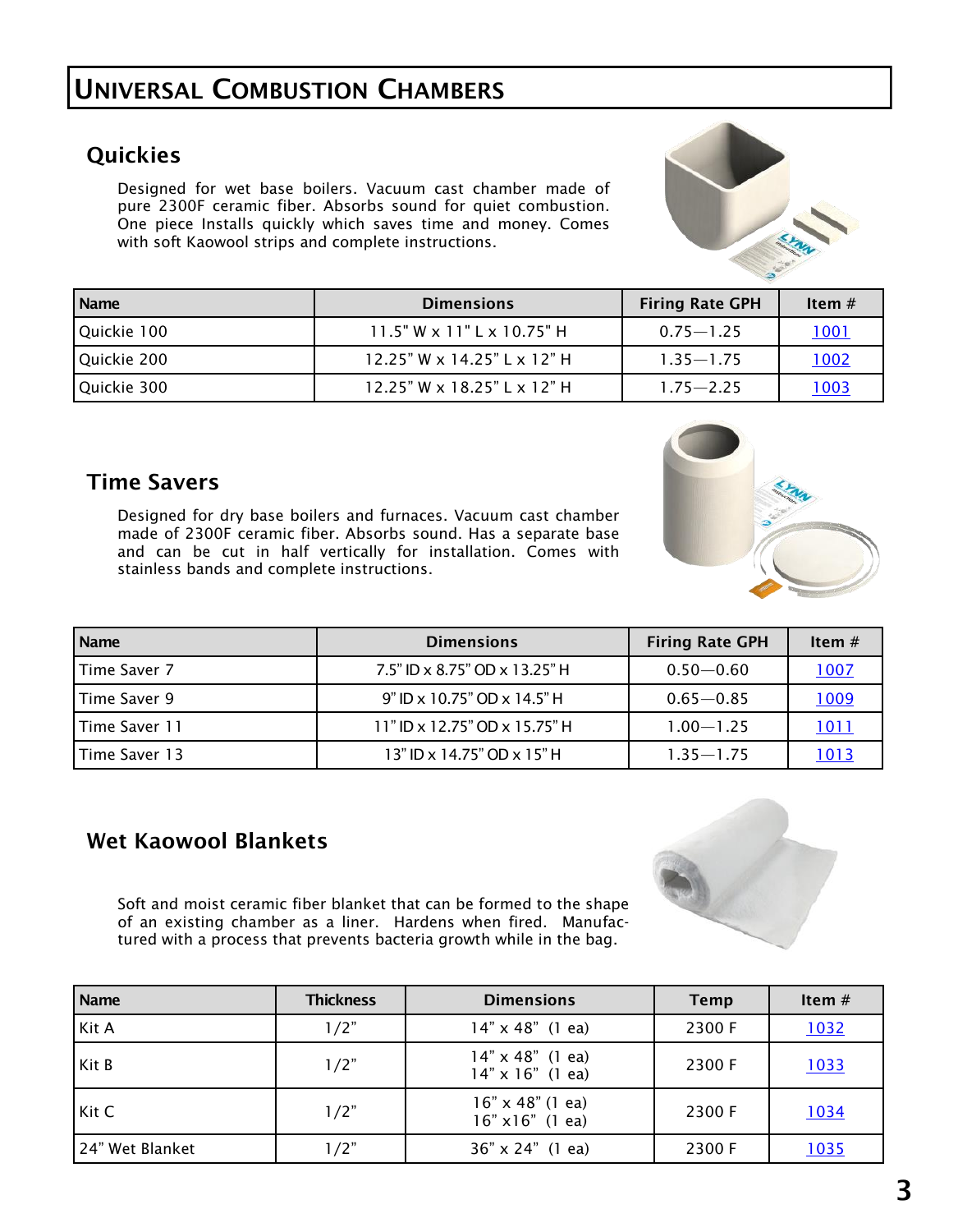# KAOWOOL BOARDS

# Kaowool Board - HVAC

Rigid ceramic fiber 2300F board with a density of 16PCF. Applications include combustion chamber front plate, target wall and floor insulation. Easily cut with a knife or hacksaw and can be drilled.

| <b>Thickness</b> | <b>Dimensions</b> | Boards/Ctn. | Temp.  | Item $#$    |
|------------------|-------------------|-------------|--------|-------------|
| 1/4"             | 36" x 24"         | 6           | 2300 F | 1028        |
| 1/2"             | 36" x 24"         | 4           | 2300 F | 1026        |
|                  | $15" \times 24"$  | 2           | 2300 F | 1022        |
| 3/4"             | 20" x 20"         | 2           | 2300 F | 1023        |
| 1"               | 20" x 20"         | 2           | 2300 F | <u>1019</u> |
|                  | 36" x 24"         | 2           | 2300 F | 1021        |
| 11/2"            | 36" x 24"         |             | 2300 F | 1062        |
| 2"               | 36" x 24"         |             | 2300 F | 1063        |

# Kaowool PM and M Board for Commercial and Industrial

2300F high density (20PCF) ceramic fiber board. Tight tolerance, sanded and machineable.

| <b>Thickness</b> | <b>Dimensions</b> | Boards/Ctn. | Temp.  | Item $#$      |
|------------------|-------------------|-------------|--------|---------------|
| 1/4"             | 36" x 24"         | 24          | 2300 F | BPMK23        |
|                  | $36" \times 24"$  | 12          | 2300 F | <b>BMML23</b> |
| 1/2"             | 36" x 48"         | 12          | 2300 F | BMML34        |
| 1"               | 36" x 24"         | 6           | 2300 F | <b>BMM123</b> |
|                  | 36" x 48"         | 6           | 2300 F | <b>BMM134</b> |
| ን"               | 36" x 24"         | 3           | 2300 F | <b>BMM223</b> |

Superwool Boards are available. Please call for further information.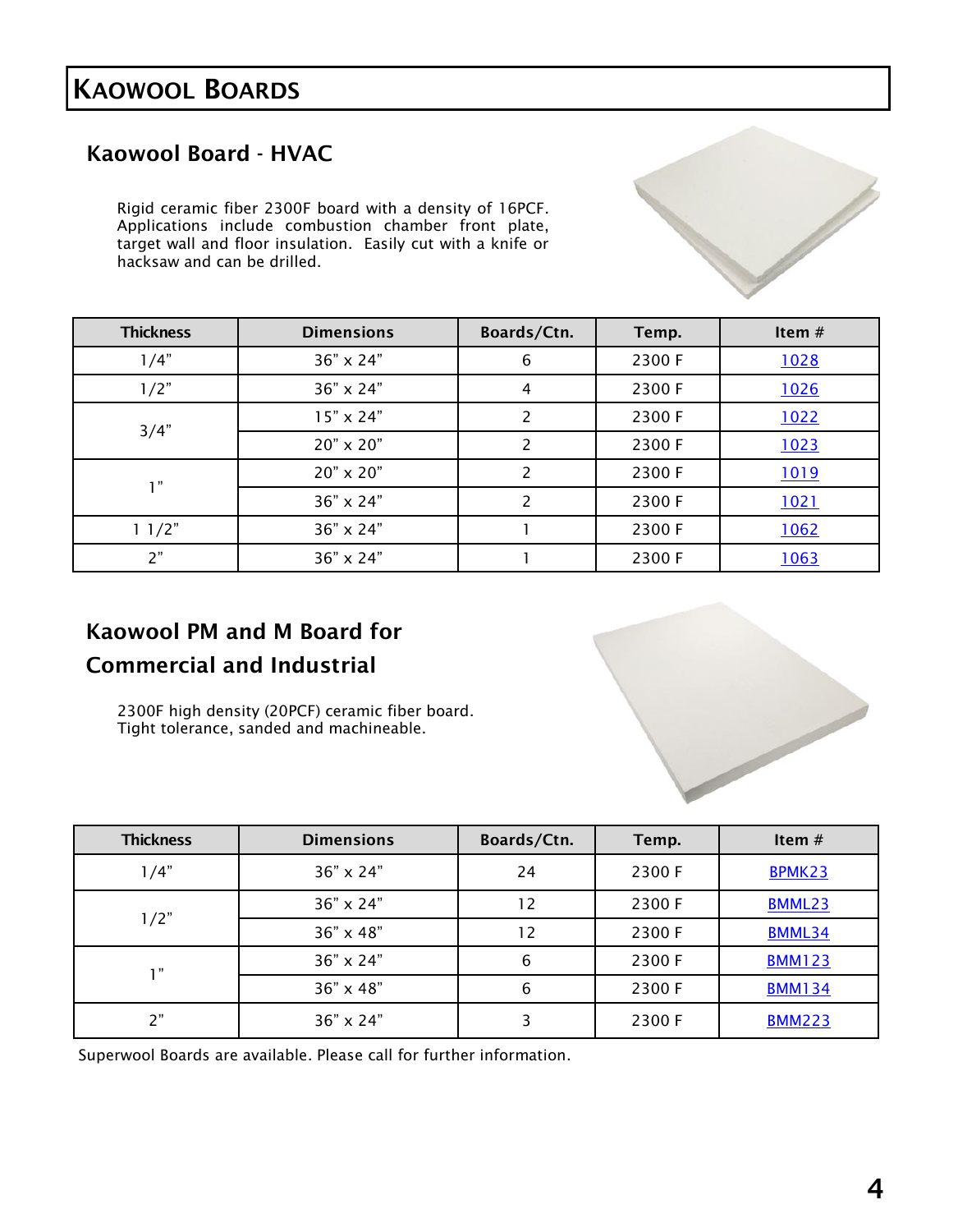# STRIPS, DRY BLANKETS & BULK FIBER

Superwool Blanket is an alternative to Kaowool and ceramic fiber for high temperature applications. Superwool products do not carry a health and safety warning label for being potentially carcinogenic. Also, unlike ceramic fiber, Superwool does not contain large nuisance dust particles, making the material soft to the touch, stronger and less irritating to the skin.

# HVAC Strips

Soft, Superwool strips commonly used as gasket material. Packaged in master cartons. Bagged and labeled for individual re-sale. Custom sizes available and quoted on request.



# HVAC Size Blankets

Soft high temperature ceramic fiber blankets available in many smaller sizes for your convenience.

| <b>Material</b> | <b>Thickness</b> | <b>Dimensions</b> | <b>Temp</b> | <b>Size</b> | Item $#$ |
|-----------------|------------------|-------------------|-------------|-------------|----------|
| Kaowool Blanket | 1/4"             | $24" \times 60"$  | 2300 F      | Short       | 9452     |
| Kaowool Blanket | 1/2"             | $16" \times 48"$  | 2300 F      | Short       | 9451     |
| Cerablanket     | " ו              | $18" \times 48"$  | 2300 F      | Short       | 9449     |
| Cerablanket     | יי ד             | 24" x 100"        | 2300 F      | Mid-Size    | 9453     |

# Bulk Fibers

Bulk superwool is a vermiculite substitute with excellent insulating properties. They are engineered to serve a wide range of customer needs including thermal insulation for oven, furnace and kiln walls. They can also be used as backfill for combustion chamber applications.



| <b>Material</b> | <b>Dimensions</b> | Lubricity  | Temp   | Item $#$ |
|-----------------|-------------------|------------|--------|----------|
| Superwool Plus  | 25 lb carton      | Lubricated | 2200 F | FSWL25   |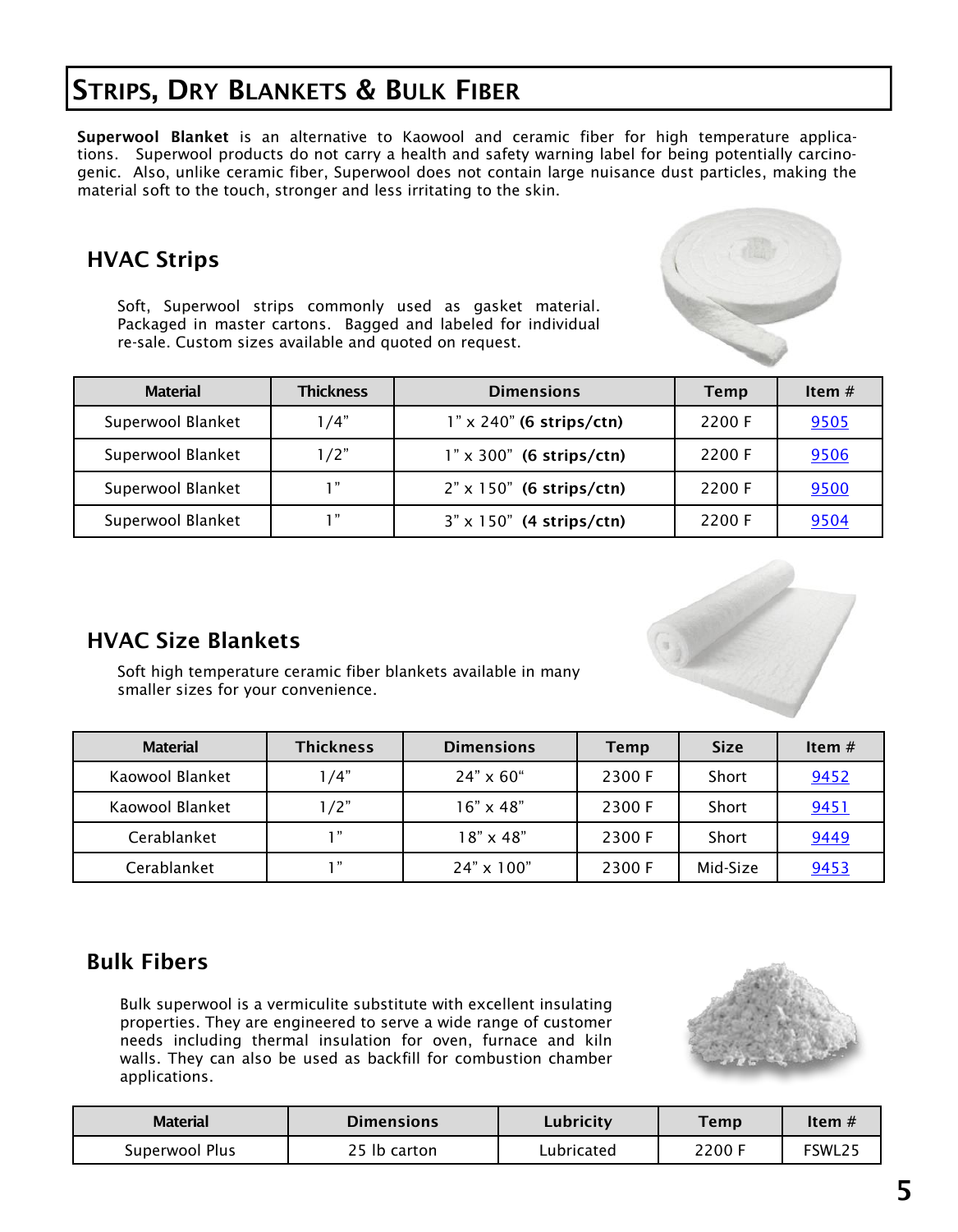# BLANKETS & FIRE BRICK

# Commercial and Industrial Size Blankets

When our HVAC size blankets are not large enough, these "full roll" sizes provide enough material for large commercial jobs and industrial applications. They are available in several different materials and both 24" & 48" widths.



| <b>Material</b> |        | <b>Thickness</b> | Length | Item $#$          |           |
|-----------------|--------|------------------|--------|-------------------|-----------|
|                 | Temp   |                  |        | 24" Width         | 48" Width |
| Cerablanket     | 2400 F | 1/2"             | 600"   | 8CBL2             | 8CBL4     |
| Cerablanket     | 2400 F | "י               | 300"   | 8CB12             | 8CB14     |
| Cerablanket     | 2400 F | 2"               | 150"   | 8CB22             | 8CB24     |
| Superwool       | 2200 F | 1/4"             | 240"   | 8SPK <sub>2</sub> | 8SPK4     |
| Superwool       | 2200 F | 1/2"             | 600"   | 8SPL <sub>2</sub> | 8SPL4     |
| Superwool       | 2200 F | <b>1</b> "       | 300"   | 8SP12             | 8SP14     |
| Superwool       | 2200 F | 2"               | 150"   | 8SP22             | 8SP24     |

#### Superwool Foil Faced Wrap Insulation

Superwool Blanket with foil facing. Ideal for fire protection, furnace linings and flue temperature control. Custom sizes are available. Please call for information.

| <b>Material</b>                | <b>Thickness</b> | <b>Dimensions</b> | <b>Temp</b> | Item $#$      |
|--------------------------------|------------------|-------------------|-------------|---------------|
| Superwool Blanket & 3 mil Foil | 1/2"             | $24" \times 300"$ | 2200 F      | $C-3-L-25-24$ |
| Superwool Blanket & 3 mil Foil | 1/2"             | $48" \times 300"$ | 2200 F      | $C-3-L-25-48$ |
| Superwool Blanket & 3 mil Foil | 1/4"             | $24" \times 300"$ | 2200 F      | $C-3-K-25-24$ |
| Superwool Blanket & 3 mil Foil | 1 /4"            | $48" \times 300"$ | 2200 F      | $C-3-K-25-48$ |

# Insulating Fire Bricks

Insulating Fire Bricks are manufactured with a unique slurry casting process which creates a network of micro porosity that produces low thermal conductivity and good thermal shock characteristics.

| <b>Temp Rating</b> | <b>Dimensions</b>            | Item $#$ |
|--------------------|------------------------------|----------|
| 2300 F             | $9" \times 4.5" \times 2.5"$ | 3123P    |
| 2600 F             | $9" \times 4.5" \times 2.5"$ | 3126P    |
| 3000 F             | $9" \times 4.5" \times 2.5"$ | 3130P    |

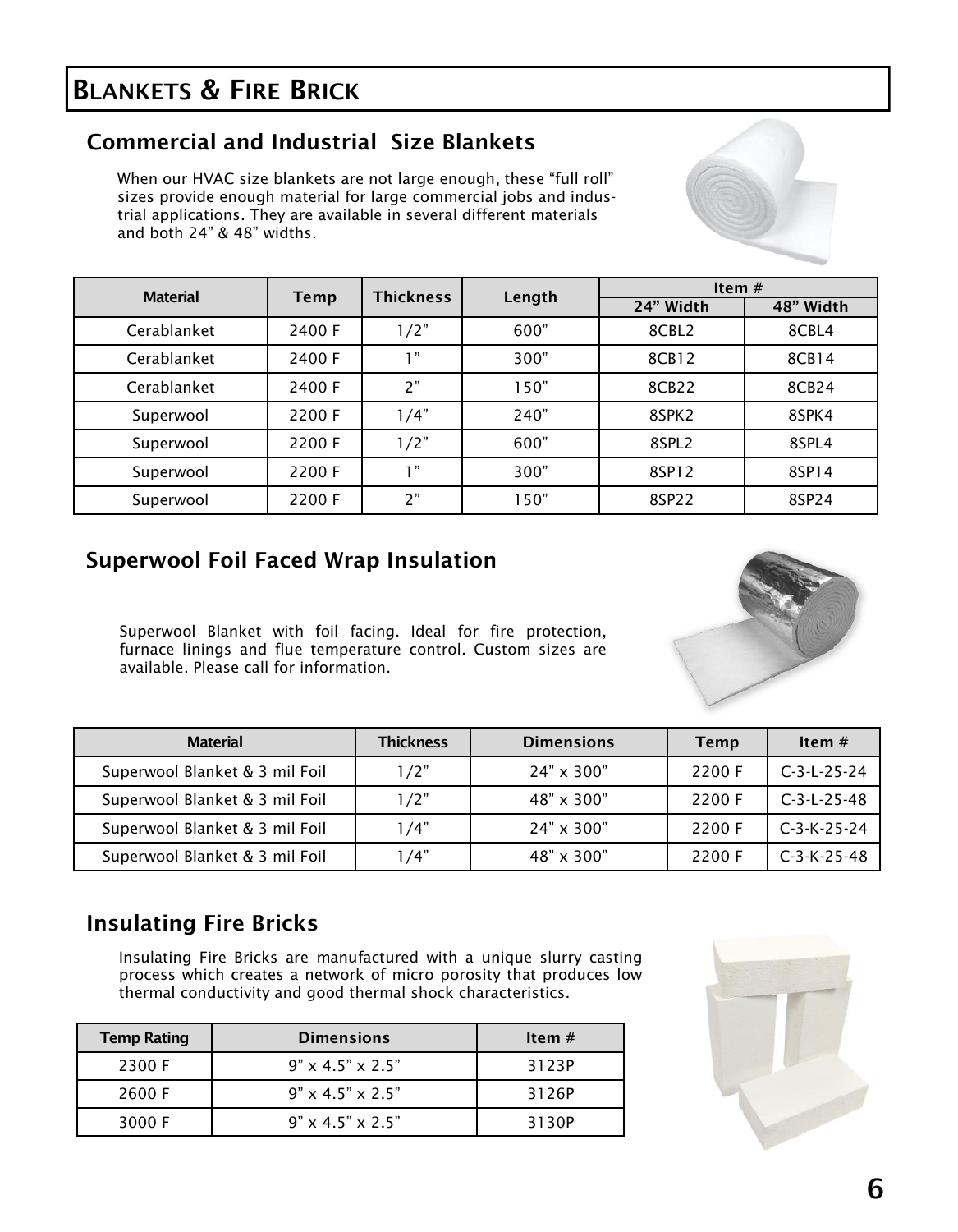# ROPES & TAPE

### 1000 F Braided Rope

Excellent gasket material. Can be used between boiler sections, boiler doors and packing around burner tubes and heads. Please call for additional sizes and densities.



| <b>Size</b> | <b>Dimensions</b>      | <b>Temp</b> | Item $#$ |
|-------------|------------------------|-------------|----------|
| 1/4"        | $1/4"$ OD $\times$ 25' | 1000 F      | 9404     |
| 3/8"        | $3/8$ " OD x 25'       | 1000 F      | 9400     |
| 1/2"        | $1/2$ " OD x 25'       | 1000 F      | 9401     |
| 3/4"        | $3/4"$ OD x 25'        | 1000F       | 9405     |
| 1"          | 1" OD x 25'            | 1000 F      | 9406     |

#### 1000 F Self-Adhesive Braided High Density Rope

Peel & Stick adhesive strip for easy installation.

| <b>Size</b> | <b>Dimensions</b> | <b>Temp</b> | Item# |
|-------------|-------------------|-------------|-------|
| 3/16"       | $3/16"$ OD x 25'  | 1000 F      | 9407  |
| 1/4"        | $1/4"$ OD x 25'   | 1000 F      | 9410  |
| 3/8"        | $3/8$ " OD x 25'  | 1000 F      | 9408  |
| /2"         | $1/2$ " OD x 25'  | 1000 F      | 9409  |

#### 2000 F Twisted Rope—Commercial

Higher temperature rating, make from ceramic fiber



| <b>Size</b> | <b>Dimensions</b> | <b>Temp</b> | Item $#$    |
|-------------|-------------------|-------------|-------------|
| 3/8"        | $3/8$ " OD x 25'  | 2000 F      | 9402        |
| $1/2$ "     | 1/2" OD x 25'     | 2000 F      | <u>9403</u> |

# 1000 F Tapes/Flat Rope

Soft woven fiberglass tape commonly used for gasketing. Additional sizes available.



| <b>Thickness</b> | Dimensions             | <b>Temp</b> | Item $#$    |
|------------------|------------------------|-------------|-------------|
| /8"              | $25' \times 1''$ (Bag) | 000 F       | <u>9460</u> |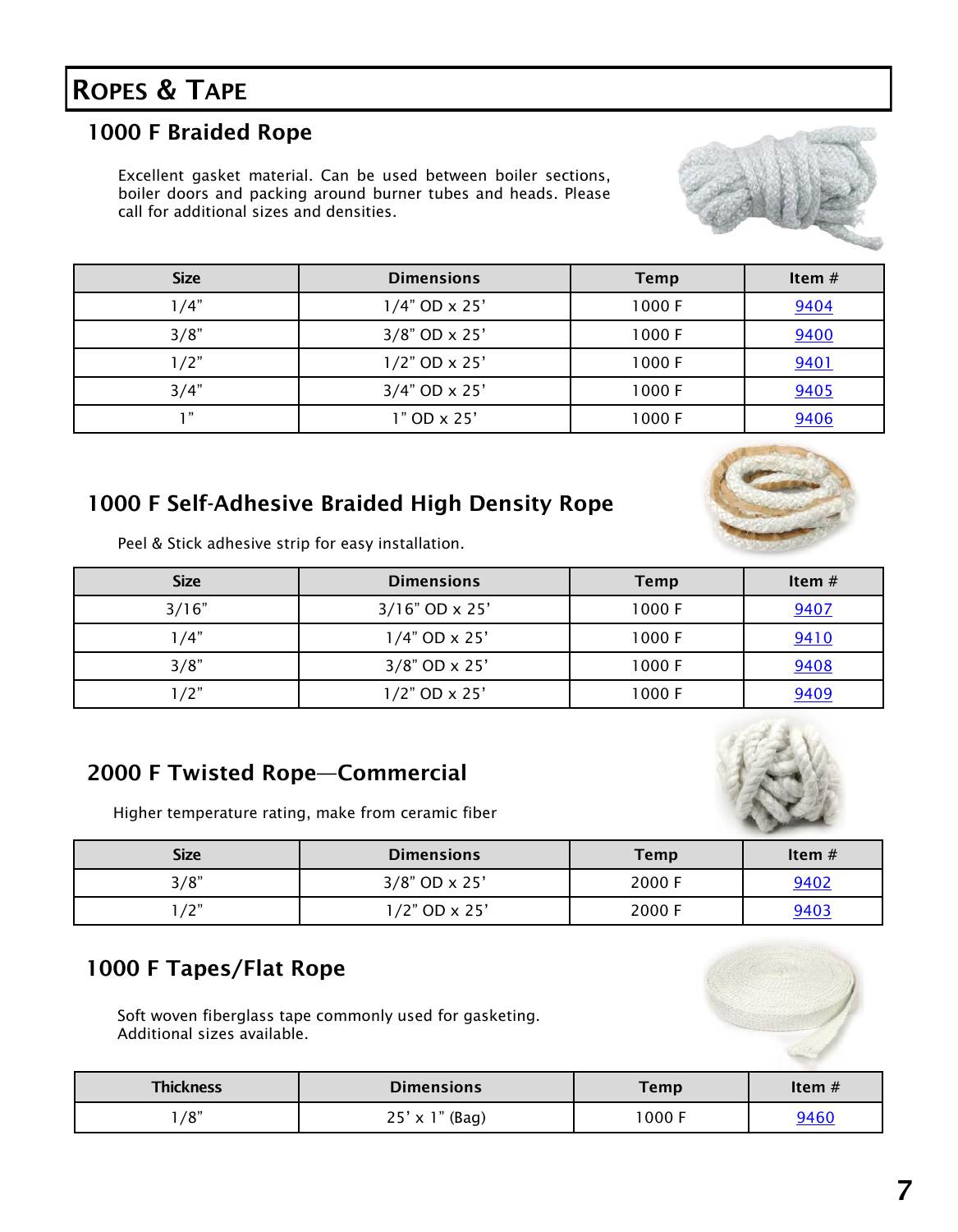# PAPERS & GASKETS

# Superwool Plus Paper

High temperature paper that is commonly used for gaskets or thermal barriers. Premium 2000 F material is available in sheet, roll or strip form.



| <b>Thickness</b> | <b>Dimensions</b>                       | <b>Name</b>         | <b>Temp</b> | Item $#$ |
|------------------|-----------------------------------------|---------------------|-------------|----------|
| 1/8"             | $1/8$ " x 15" x 24" (4 sheets per pkg.) | <b>Small Sheets</b> | 2000 F      | 9600     |
| 1/8"             | $1/8$ " x 24" x 100"                    | <b>Small Rolls</b>  | 2000 F      | 9601     |
| 1/8"             | $1/8$ " x $1$ " x 200"                  | <b>Strips</b>       | 2000 F      | 9602     |



# Superwool Paper - Large Rolls

| <b>Thickness</b> | <b>Dimensions</b>                                 | Temp   | Item $#$          |
|------------------|---------------------------------------------------|--------|-------------------|
| 1/16"            | Superwool Paper - 250' x 24" x 1/16" (500 sf/ctn) | 2000 F | PSWF <sub>2</sub> |
| 1/8"             | Superwool Paper - 125' x 24" x 1/8" (250 sf/ctn)  | 2000 F | PSWI <sub>2</sub> |
| 1 / 4"           | Superwool Paper - 62.5' x 24" x 1/4" (125 sf/ctn) | 2000 F | PSWK <sub>2</sub> |

# Gaskets

| Image | <b>Description</b>                                                                   | Item $#$    |
|-------|--------------------------------------------------------------------------------------|-------------|
|       | Gasket Kit, Miller &<br>Nordyne Mobile Home,<br>CMF, MOC, MGC<br>(Sold Individually) | <u>9510</u> |
|       | Miller Burner<br>6-1/2" OD x 4-3/8" ID<br>(20/Pkg)                                   | 9511        |
|       | Miller Burner Plate<br>$10-1/4"$ x 16"<br>(20/Pkg)                                   | 9513        |

| Image | <b>Description</b>                                                              | Item $#$    |
|-------|---------------------------------------------------------------------------------|-------------|
|       | Olson & Airco Clean<br>Out Gasket, 2080176,<br>2"ID x 3"OD (20/Pkg)             | <u>9515</u> |
|       | Thermo Pride, Door,<br>330009<br>(Sold Individually)                            | 9516        |
|       | Miller & Nordyne,<br>M1, M5, CMF2<br>(Sold as Set of 3)                         | 9527        |
|       | <b>Burner Mounting Gasket,</b><br>Universal & Beckett 4"<br>(Sold Individually) | <u>9550</u> |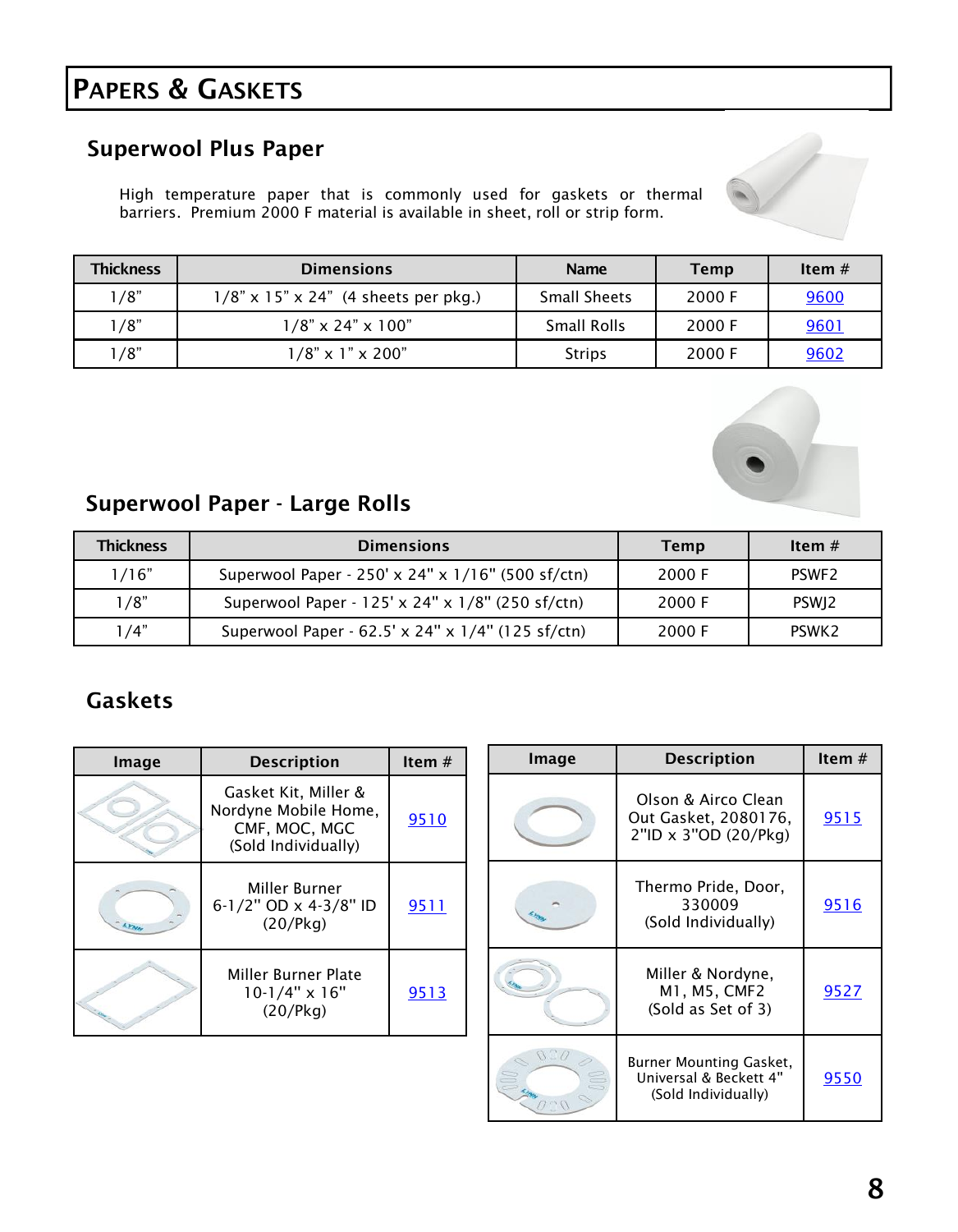# **ACCESSORIES**

| <b>Name</b>                    |                                                  | <b>Details</b>   | <b>Description</b>                                                                                                       | Item $#$ |
|--------------------------------|--------------------------------------------------|------------------|--------------------------------------------------------------------------------------------------------------------------|----------|
|                                | Waterglass - High<br>temperature adhesive        | 4 oz. bottle     | used to attach blankets to metal surfaces.                                                                               | 5602     |
| Autrick Consent<br>1755 - 1865 | Superwool Sealcoat HT                            | 11 oz            | Designed to seal furnace lining cracks.<br>2900F Rated                                                                   | MA2010   |
|                                | <b>Burner Head Protector</b><br><b>Beckett</b>   | $4"$ ID          | <b>Beckett</b>                                                                                                           | 1030     |
|                                | <b>Burner Head Protector</b><br>Riello & Carlin  | $3.5"$ ID        | Riello & Carlin                                                                                                          | 1046     |
|                                | <b>Flame Stop</b>                                | $10" \times 12"$ | Flame shield for soldering or brazing.<br>Protect wood, painted or metal surfaces<br>from the heat and flame of a torch. | 9351     |
|                                | <b>Heating System</b><br><b>Evaluation Forms</b> | 50 forms/pad     | Two-part carbon forms listing all necessary<br>checkpoints for a complete evaluation                                     | 6008     |
|                                | <b>Hole Plugs</b>                                | 100 pcs/bag      | 5/16" Diameter                                                                                                           | 6010     |
|                                | Spill Pack                                       |                  | (11) Oil Absorber Mats 15" x19" x 1/4"<br>(4) Oil Absorber Snakes 3" Dia. x 48"<br>(3) Plastic Disposal Bags             | 8053     |
|                                | Standard Oil Absorber<br>Mats-White              | 100/bale         | $19" \times 15" \times 1/4"$                                                                                             | 8045     |
| Premium Oil Absorber           |                                                  | 10/carton        | $19" \times 15" \times 1/4"$                                                                                             | 8050     |
|                                | Mats-Blue                                        | 100/carton       |                                                                                                                          | 8055     |

#### Terms and Conditions

Minimum: None

Shipping Policy: Same day shipment on FedEx/UPS orders received before 2:30pm. Truck orders will be shipped within 2-3 business days.

Shipping Damage & Shortages: Must be noted on the freight bill at time of delivery. Contact us to inform us of the damage and to arrange returns.

Returns: Must be authorized before shipment. A restocking fee of 20-30% will be charged depending on the condition of product. Wet products can not be returned after 1 year.

Sales Policy: Lynn Manufacturing, Inc. sells only to wholesalers or original equipment manufacturers.

Guarantee: Any product found to be defective in material or workmanship will be replaced free of charge, if unused and within one year of purchase. This shall be Lynn Manufacturing maximum liability.

Restrictions & Product Use: The products shown in this catalog are "for professional use only" and not for use by the general public. They are for use in servicing heating equipment by a trained, qualified technician familiar with such systems, equipped with the proper tools and equipment, familiar with all governing codes and ordinances, and licensed by the proper authorities.